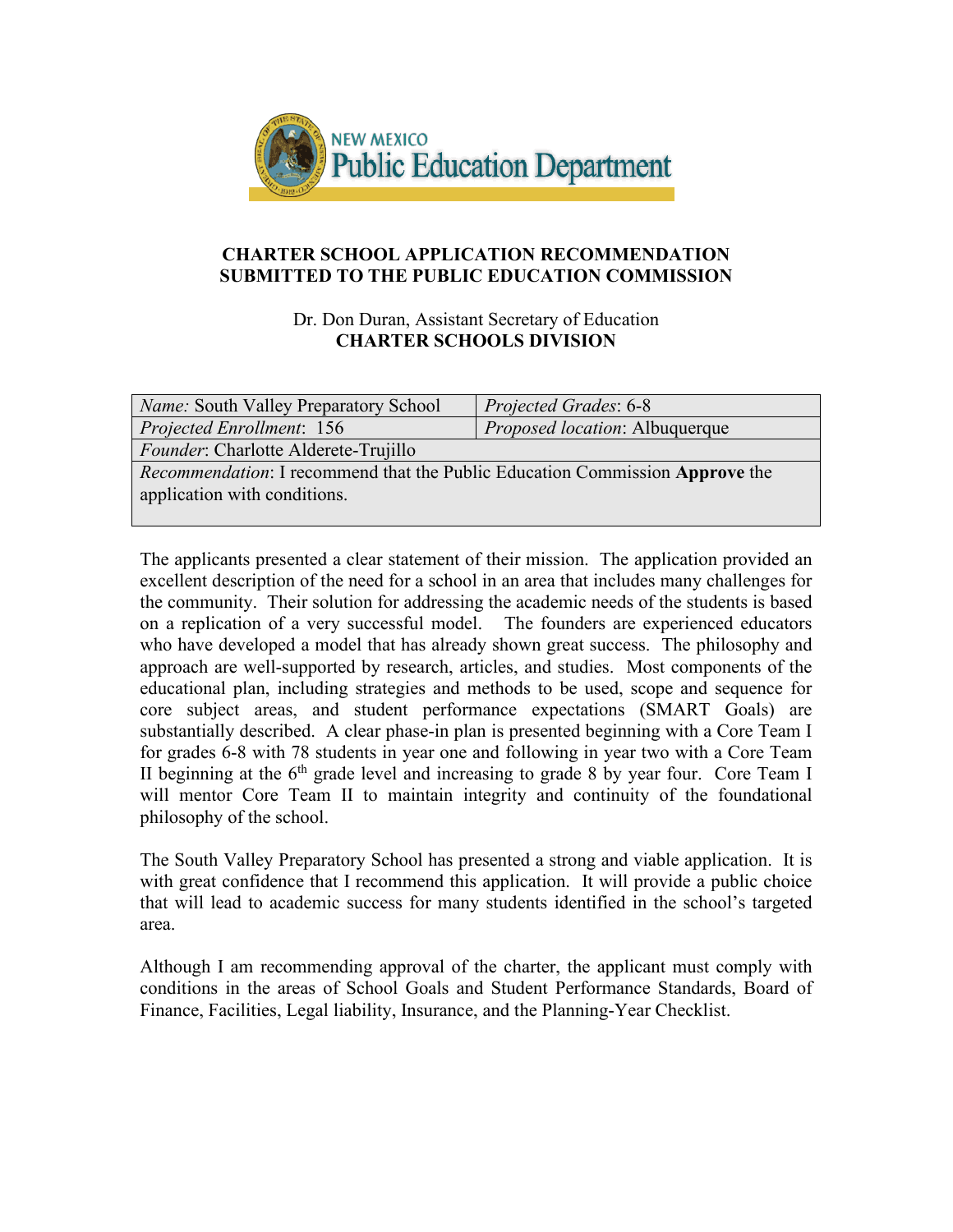## **SCHOOL GOALS AND STUDENT PERFORMANCE STANDARDS**

I recommend the charter school be approved subject to the following condition: **the charter school shall resubmit their school goals and performance standards that were included in the application and that they must be approved by the Charter School Division 10 days prior to the October meeting of the Public Education Commission.** A proposed charter school should submit the goals, objectives and student performance standards to be achieved by the charter school, 6.80.4.9 (B) NMAC.

#### **BOARD OF FINANCE**

I recommend the charter be approved subject to the following condition: **the governing body of the charter school must submit an application to the commission and obtain approval from the commission that the governing body be designated as a board of finance.** A proposed state-chartered charter school must have the governing body of the charter school designated as a board of finance by statute, 22-8-38 NMSA 1978.

## **FACILITIES**

I recommend the charter be approved subject to the following condition: **the charter school shall produce a certificate of educational occupancy prior to opening a facility for use as a school; the facility shall meet all applicable federal and state health and safety code requirements and be suitable for use as a school.** The facilities of a charter school that is approved on or after July 1, 2005 and before July 1, 2010 shall meet educational occupancy standards by statute, 22-8B-4.2. NMSA 1978.

# **LEGAL LIABILITY**

I recommend the charter be approved subject to the following condition: **the charter school shall agree that, to the fullest extent permitted by law, the charter school shall indemnify, defend, and hold harmless the Public Education Department (PED) and the Public Education Commission (PEC), their members, officers, employees, agents, affiliates, and representatives from and against any and all liabilities.** The PEC, as a governmental entity, has immunity from law suits except actions based on valid written contracts by statute, 37-1-23 NMSA 1978. The charter school's agreement to indemnify the PEC will be written into the charter contract to remove any ambiguity regarding the liability of the PEC or PED for the acts of the charter school or any of its employees or agents.